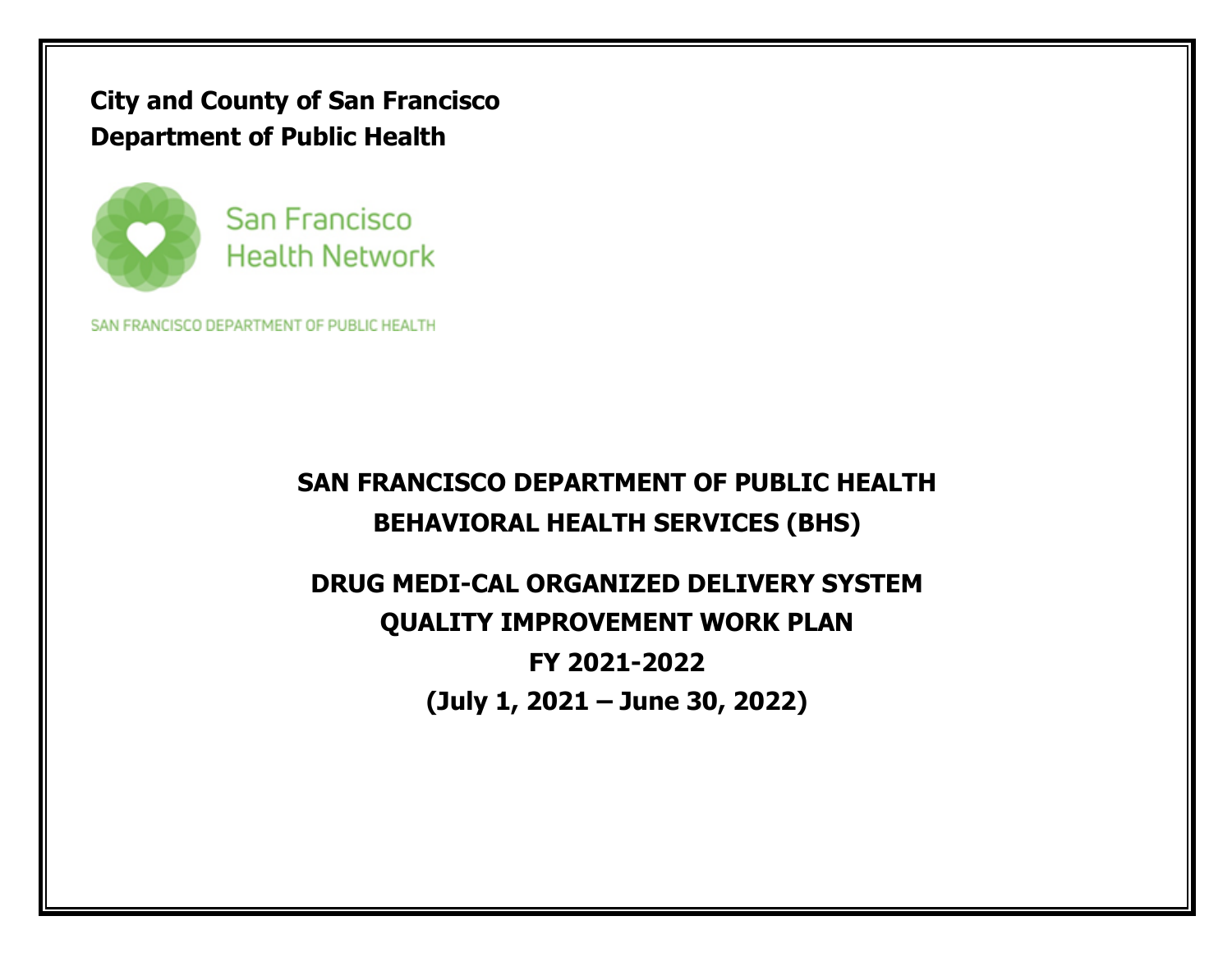$\_$  , and the set of the set of the set of the set of the set of the set of the set of the set of the set of the set of the set of the set of the set of the set of the set of the set of the set of the set of the set of th

## **San Francisco Behavioral Health Services' (BHS) Vision, Mission, Principles, and Goals:**

#### **A. BHS Vision**

The vision of San Francisco's Behavioral Health Services is to have a welcoming, culturally and linguistically competent, gender responsive, integrated, comprehensive system of care with timely access to treatment and in which individuals and families with behavioral health issues have medical homes.

#### **B. Mission**

1

The mission of San Francisco's Behavioral Health Services is to maximize clients' wellness and recovery so that they can have healthy and meaningful lives in their communities.

#### **C. Principles of Quality Improvement1**

BHS is focused on measurement-based quality improvement. The basic premise is that quality healthcare comprises all the processes that occur between a patient and the health care system. Outcomes result not only from specific actions of individual clinicians, but ultimately from the interactions between service providers and the coordination of the service delivery system. Specific principles are delineated as follows:

- Many problems with quality of care result from poorly designed processes rather than individual failures.
- Measuring important healthcare processes and outcomes is vital to understanding and assessing the quality of these processes.
- Statistical analysis of data can reveal suboptimal outcomes, variability in basic processes, and gaps between evidence-based recommendations and observed practices.
- Quality of care can be improved through the diagnosis and intervention of problems affecting quality of care.
- Efforts to improve quality should address processes and outcomes highly important to patients and other key stakeholders. These should be selected with consideration of both potential costs and benefits of improvement efforts.
- Collaboration among all participants in the delivery of care, from clients to administrators is critical to understanding problems underlying clinical processes and creating successful interventions to address them.

#### **D. BHS Quality Improvement Goals**

1Adapted from "Improving Mental Healthcare: A guide to Measurement-Based Quality Improvement", Richard C. Hermann, M.D., M.S., American Psychiatric Publishing, Inc, 2005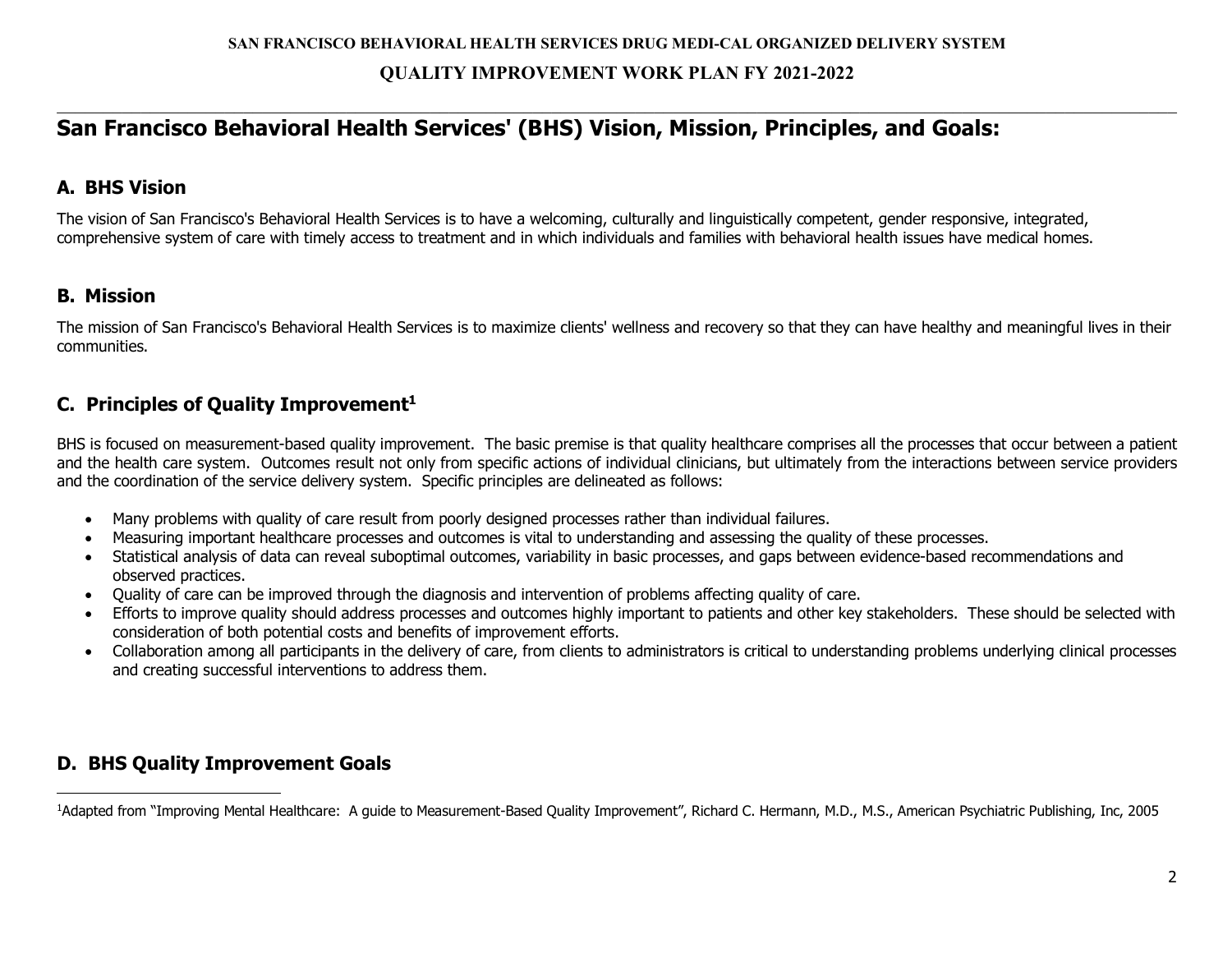$\_$  , and the set of the set of the set of the set of the set of the set of the set of the set of the set of the set of the set of the set of the set of the set of the set of the set of the set of the set of the set of th

The goal of BHS Quality Improvement is to establish and maintain a planned and systematic process for monitoring key indicators associated with quality consumer care, and to identify and implement quality improvement activities as needed. Quality improvement efforts focus on maximizing benefits from the service delivery system while mitigating risk.

The BHS Quality Improvement effort shall:

- Systematically monitor key factors affecting the safety of consumers, family members, and staff;
- Monitor client and system outcomes, utilization management, monitoring and resolution of beneficiary grievances, appeals and fair hearings, provider appeals, assessment of beneficiary and provider satisfaction, and clinical records review;
- Improve the consistency, reliability and quality of data collected.
- Improve mechanisms for synthesizing and feeding back data in a meaningful way to administrators, managers, care providers, consumers, and other stakeholders so as to effectively inform policy and programmatic changes;
- Make policy recommendations and initiate plans for targeted interventions in response to identified areas for improvement;
- Achieve compliance with all federal, state, and local regulations (and other pertinent contractual requirements) through continuous training, education, oversight, and monitoring.

#### **Objectives of the BHS Quality Improvement Work Plan for FY 2021-2022**

The overarching guidelines for the BHS Quality Improvement Objectives are organized around the following domains of quality improvement.<sup>2</sup> BHS shall use the following five-point process for each of the objectives described below:

- 1. Collect and analyze data to measure against the goals that have been identified, or prioritized areas of improvement;
- 2. Identify opportunities for improvement and decide which opportunities to pursue.
- 3. Design and implement interventions to improve performance;
- 4. Measure the effectiveness of the interventions; and
- 5. Incorporate successful interventions in the overall BHS System of Care (SOC) as appropriate.

#### **I. SERVICE CAPACITY**

<u>.</u>

<sup>&</sup>lt;sup>2</sup> Adapted from "Selecting Process Measures for Quality Improvement in Mental Healthcare", Richard C. Hermann, M.D., M.S. H. Stephen Leff, Ph.D. and Greta Lagodmos, B.A. Center for Quality Assessment and Improvement in Mental Health, Harvard Medical School, 2002.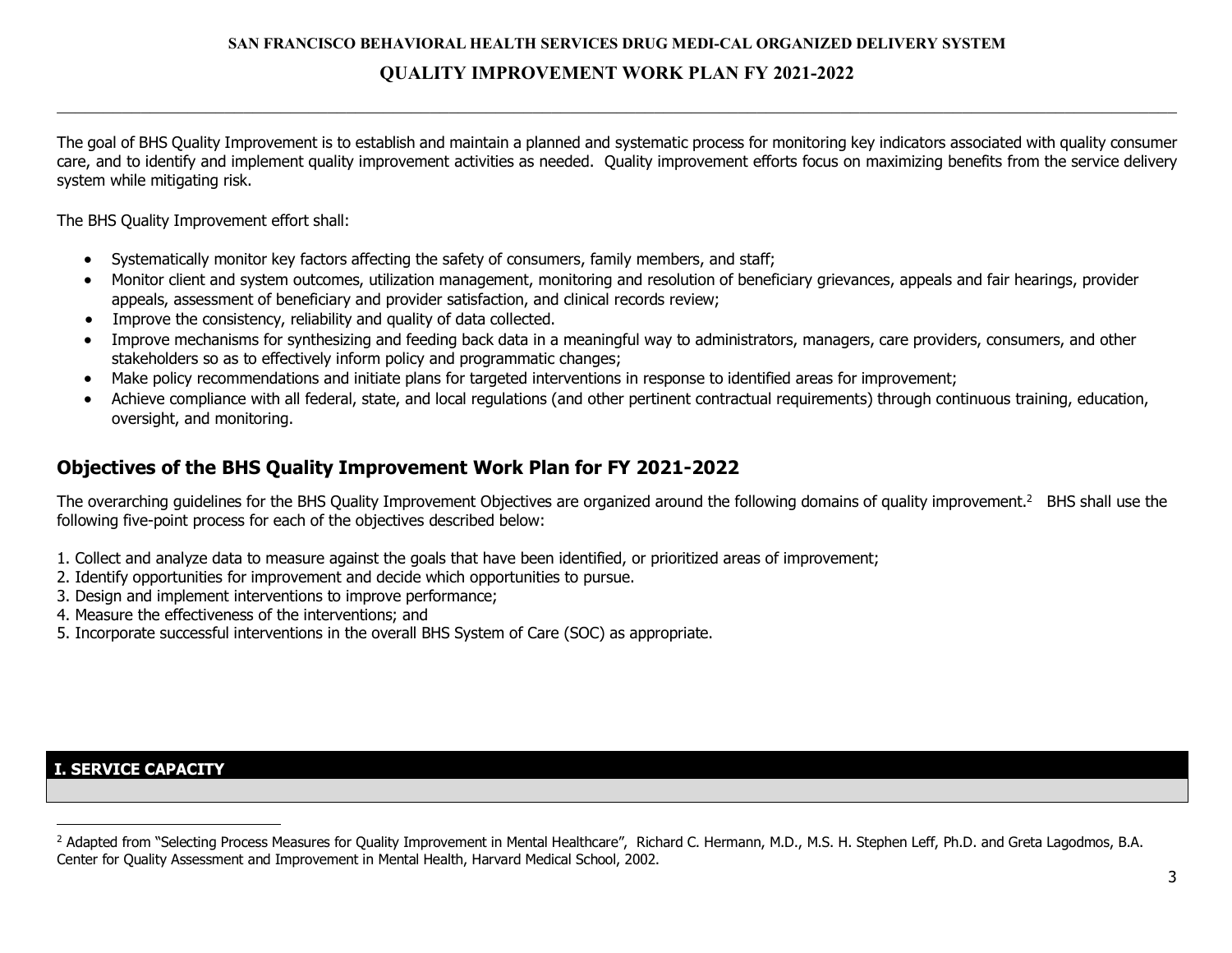$\_$  , and the set of the set of the set of the set of the set of the set of the set of the set of the set of the set of the set of the set of the set of the set of the set of the set of the set of the set of the set of th

**GOAL I. Ensure that the number, type, geographic distribution and cultural and linguistic competency of behavioral health services is appropriate for the client population. Based on an analysis of service locations, set goals for the number, type, and geographic distribution of services.**

San Francisco Behavioral Health Services ensures that services are accessible on multiple levels. In addition to ensuring that services are distributed geographically to meet the needs of San Franciscans, we are committed to providing culturally and linguistically competent behavioral health services to a diverse population. Chinese, Russian, Spanish, Tagalog, and Vietnamese constitute our five threshold languages, although services are available in other languages, either by bilingual staff or interpreter services.

|    | <b>Objective</b>                                                                                                                                                                                                                     |    | <b>Actions</b>                                                                                                                                                                                                                                 | <b>Responsible Staff</b> |
|----|--------------------------------------------------------------------------------------------------------------------------------------------------------------------------------------------------------------------------------------|----|------------------------------------------------------------------------------------------------------------------------------------------------------------------------------------------------------------------------------------------------|--------------------------|
|    | 1. Behavioral Health Services substance use programs<br>will be located primarily in the neighborhoods in<br>which the majority of our clients reside.                                                                               |    | 1. Describe the number, type, and geographic distribution of<br>county-funded behavioral health service substance use<br>programs. Review geographic location of services and assess<br>appropriateness given client density by June 30, 2022. | Sherry Lam               |
| 2. | Clients will report satisfaction with the convenience<br>and cultural appropriateness of substance use<br>services programs, as indicated by an average<br>score of 4 or higher on these items in the<br>consumer perception survey. |    | 1. Conduct system-wide consumer perception survey on the<br>schedule determined by DHCS.                                                                                                                                                       | Diane Prentiss           |
| 3. | By June 30, 2022, expand Spanish Language<br>capacity at Residential Treatment Programs.                                                                                                                                             | 1. | Explore expanding/embedding Spanish interpreters in<br>HR360/Friendship house.                                                                                                                                                                 | Erik Dubon, David Pating |
|    |                                                                                                                                                                                                                                      | 2. | Explore using Treatment Access Program (TAP) bilingual staff<br>to provide Spanish services for one (or more) residential<br>programs.                                                                                                         | Erik Dubon, David Pating |
|    |                                                                                                                                                                                                                                      | 3. | Explore collaborations between Latino Commission (a LatinX<br>serving program) and HR360/Friendship house.                                                                                                                                     | Erik Dubon, David Pating |
|    | 4. By June 30, 2022, initiate serving clients at the<br>new Drug Sobering (SOMA Rise) Center.                                                                                                                                        |    | Complete site construction.                                                                                                                                                                                                                    | David Pating             |
|    |                                                                                                                                                                                                                                      |    | Complete electronic health record (EPIC) build.                                                                                                                                                                                                | David Pating             |
|    |                                                                                                                                                                                                                                      | 3. | Review Contract Provider's Protocols, including Overdose<br>Response.                                                                                                                                                                          | David Pating             |
| 5. | By June 30, 2022, identify a new location for<br>Substance Use Residential Step-Down treatment.                                                                                                                                      |    | Identify potential sites including site scoping and architectural<br>review.                                                                                                                                                                   | David Pating             |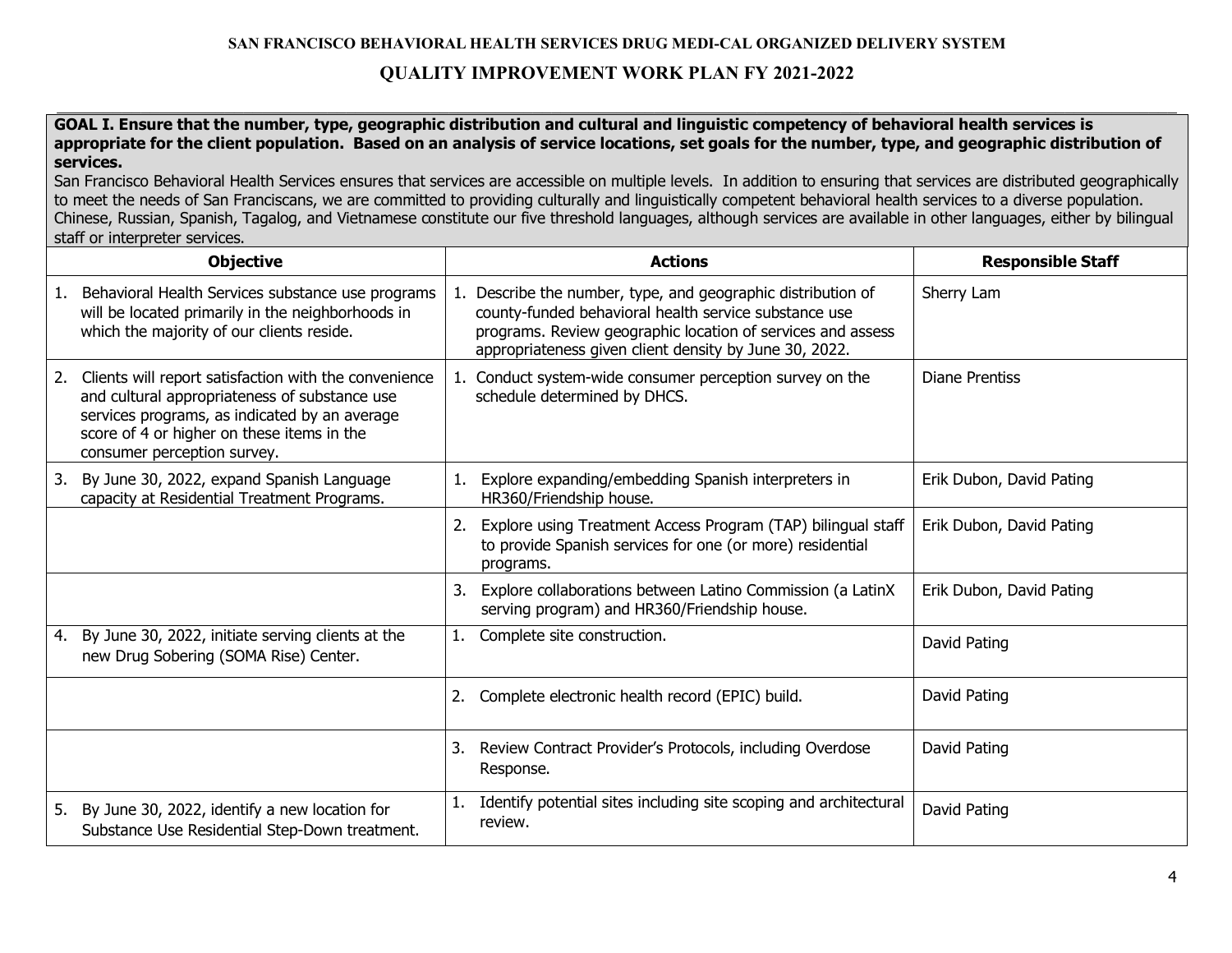| Match available sites to appropriate usage for purchase<br>recommendation and approval.       | David Pating |
|-----------------------------------------------------------------------------------------------|--------------|
| Issue Request for Proposal (RFQ) for Residential Step-Down<br>programs and operator contract. | David Pating |

| <b>II. ACCESS TO CARE</b><br><b>DHCS Instruction:</b> Monitor the accessibility of services, including:<br>Timeliness of routine substance use appointments<br>Timeliness of services for urgent conditions<br>Access to after-hours care; and |                                                                                                                                                                                    |                            |  |  |  |
|------------------------------------------------------------------------------------------------------------------------------------------------------------------------------------------------------------------------------------------------|------------------------------------------------------------------------------------------------------------------------------------------------------------------------------------|----------------------------|--|--|--|
| Responsiveness of the 24 hour, toll free telephone number.<br>GOAL II.a. Ensure timeliness of routine and urgent substance use appointments.                                                                                                   |                                                                                                                                                                                    |                            |  |  |  |
| <b>Objective</b>                                                                                                                                                                                                                               | <b>Actions</b>                                                                                                                                                                     | <b>Responsible Staff</b>   |  |  |  |
| At least 90% of individuals requesting substance use<br>1.<br>outpatient services will be offered an appointment<br>within 10 business days.                                                                                                   | Monitor the length of time from initial request for services to the first<br>1.<br>offered appointment date on a quarterly basis and identify any needed<br>areas for improvement. | Sherry Lam                 |  |  |  |
|                                                                                                                                                                                                                                                | Review the data and areas for improvement; follow up with programs as<br>needed.                                                                                                   | Judy Martin, Erik<br>Dubon |  |  |  |
| At least 90% of individuals requesting substance use<br>2.<br>outpatient services will receive a service within 10<br>business days.                                                                                                           | Monitor the length of time from initial request to first service date on a<br>1.<br>quarterly basis and identify any needed areas for improvement.                                 | Sherry Lam                 |  |  |  |
|                                                                                                                                                                                                                                                | Review the data and areas for improvement; follow up with programs as<br>Judy Martin, Erik<br>2.<br>needed.<br>Dubon                                                               |                            |  |  |  |
| At least 90% of individuals needing an urgent<br>3.<br>appointment will receive a service within 48 hours.                                                                                                                                     | Monitor the length of time from the initial request for an urgent<br>1.<br>appointment to service on a quarterly basis and identify any needed areas<br>for improvement.           | Sherry Lam                 |  |  |  |
|                                                                                                                                                                                                                                                | Review the data and areas for improvement; follow up with programs as<br>2.<br>needed.                                                                                             | Judy Martin, Erik<br>Dubon |  |  |  |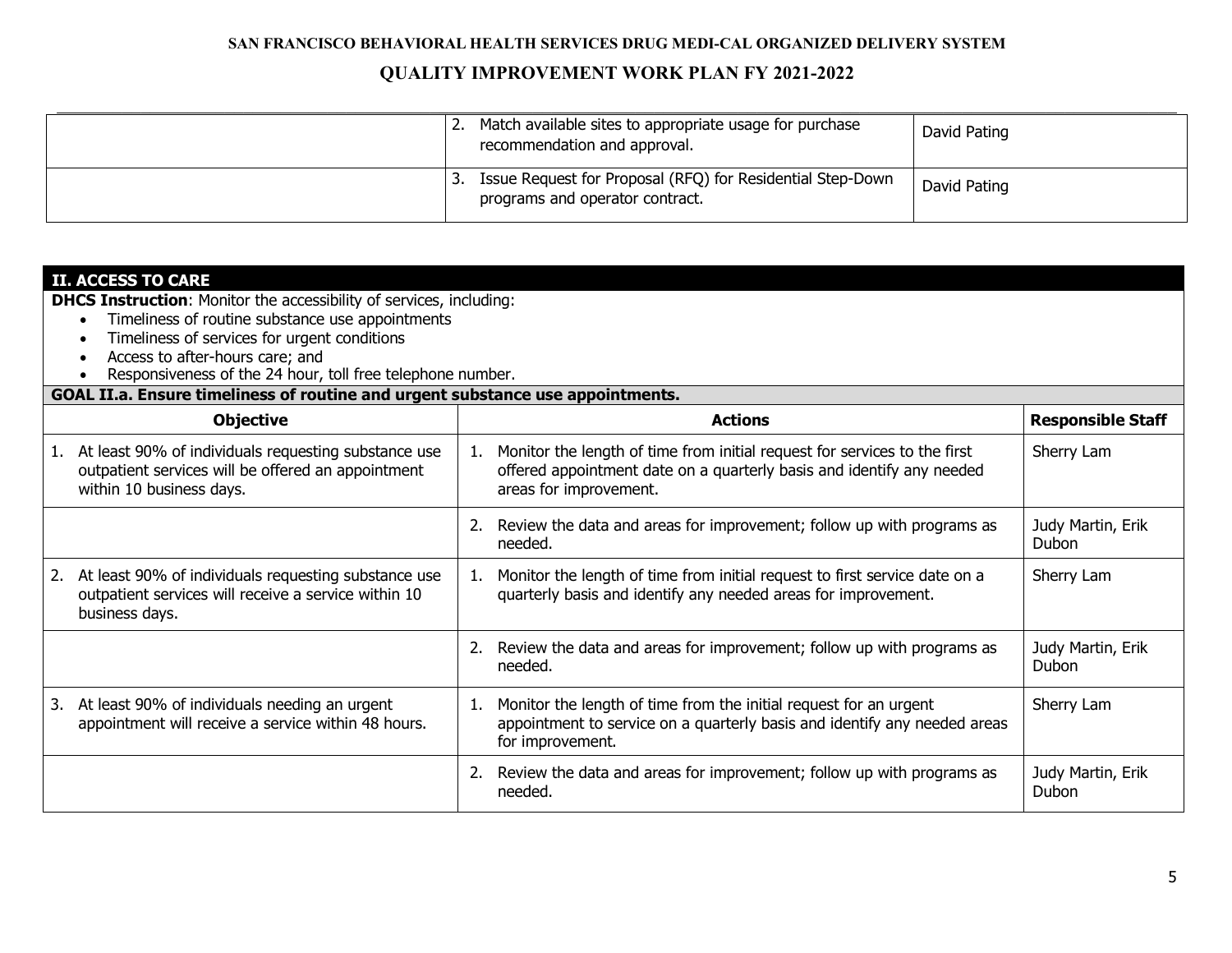|    | 4. At least 70% of individuals assessed as needing<br>substance use residential treatment will be admitted<br>within 10 days of the initial request for services.   |    | Monitor the length of time from the initial request to level of care (LoC)<br>assessment for substance abuse residential treatment on a quarterly basis<br>and identify any needed areas for improvement. | Sherry Lam                 |
|----|---------------------------------------------------------------------------------------------------------------------------------------------------------------------|----|-----------------------------------------------------------------------------------------------------------------------------------------------------------------------------------------------------------|----------------------------|
|    |                                                                                                                                                                     |    | Monitor the length of time from an approved LoC assessment to substance<br>abuse residential treatment on a quarterly basis and identify any needed<br>areas for improvement.                             | Sherry Lam                 |
|    |                                                                                                                                                                     | 3. | Review the data and areas for improvement and follow up with programs as<br>needed.                                                                                                                       | Judy Martin, Erik<br>Dubon |
| 5. | At least 90% of individuals requesting Opioid<br>Treatment program/Narcotic Treatment Program<br>OTP/NTP services will receive a service within 3<br>business days. | 1. | Monitor the length of time from the initial request to service for OTP/NTP<br>programs on a quarterly basis and identify any needed areas for<br>improvement.                                             | Sherry Lam                 |
|    |                                                                                                                                                                     |    | 2. Review the data and areas for improvement; follow up with programs as<br>needed.                                                                                                                       | Judy Martin, Erik<br>Dubon |
|    | 6. At least 80% of authorization requests for substance<br>use residential treatment will receive a decision,<br>whether approved or denied, within 24 hours.       | 1. | Monitor the length of time from the authorization request for substance use<br>residential treatment to authorization decision on a quarterly basis and<br>identify any needed areas for improvement.     | Sherry Lam                 |
|    |                                                                                                                                                                     |    | Review the data and areas for improvement; follow up with TAP and<br>programs as needed.                                                                                                                  | Judy Martin, Erik<br>Dubon |
|    | 7. By June 30, 2022, revisit increasing access to DMC-<br>ODS after-hours services at HealthRIGHT 360.                                                              |    | 1. Work with HealthRIGHT 360 to increase staff, embed intake staff at Level 3<br>facilities, and increase intake hours of both withdrawal management and<br>residential services.                         | Erik Dubon                 |
| 8. | By June 30, 2022, continue planning for<br>implementation of SB 159 provisions at CBHS<br>Pharmacy for SUD clients at high risk for HIV/AIDS.                       | 1. | Conduct a needs assessment to determine the number of clients we will<br>need to serve.                                                                                                                   | Michelle Geier             |
|    |                                                                                                                                                                     | 2. | Convene a planning meeting with our partnering stakeholders.                                                                                                                                              | Michelle Geier             |

**GOAL II.b. All calls to the BHS 24/7 toll-free access line will be answered by live service providers in the language of the caller, and will gather all required information to ensure the caller receives the appropriate information or referral needed.**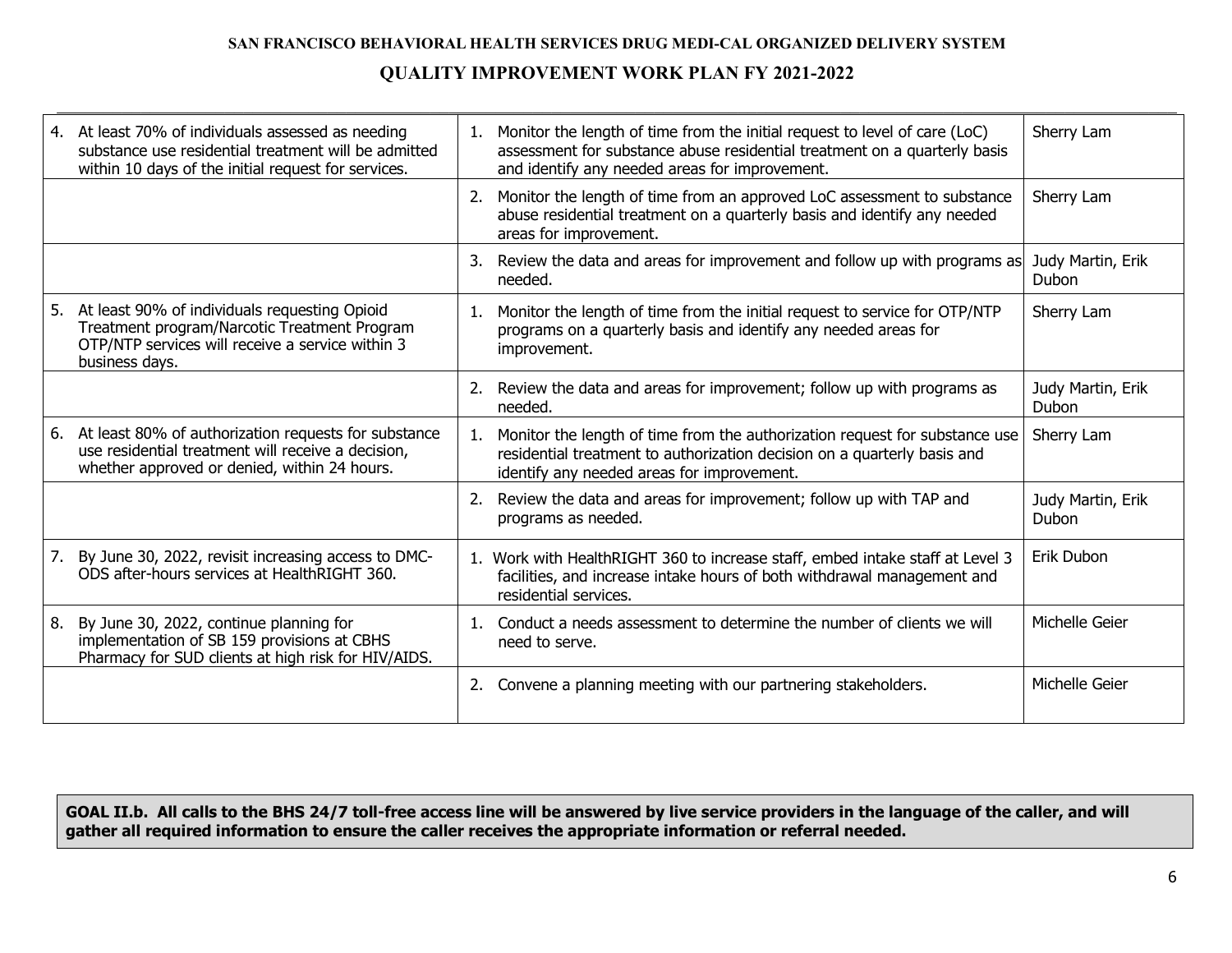| <b>Objective</b>                                                                                                                                                                               | <b>Actions</b>                                                                                                                                                                                                | <b>Responsible Staff</b> |
|------------------------------------------------------------------------------------------------------------------------------------------------------------------------------------------------|---------------------------------------------------------------------------------------------------------------------------------------------------------------------------------------------------------------|--------------------------|
| 1. By June 30, 2022, 100% of calls will be triaged to<br>staff who speaks the language of the caller. If a<br>caller speaks a language not spoken by staff, the<br>Language Line will be used. | 1. Monitor the quality and responsiveness of calls to the BHS 24/7 toll-free<br>access line and provide immediate feedback.                                                                                   | <b>Ron Harris</b>        |
| 2. By June 30, 2022, 100% of calls will be screened<br>for crisis situations and will be referred<br>appropriately.                                                                            | 1. Monitor the screening and referral process of crisis calls to the BHS 24/7<br>toll-free access line.                                                                                                       | <b>Ron Harris</b>        |
| 3. Continue conducting test calls for SUD conditions to<br>the 24/7 Access Line.                                                                                                               | 1. Conduct two independent test calls for SUD conditions to the Behavioral<br>Health (BHAC) per quarter, by peers, clinical interns, and BHS QM/SOC staff<br>and provide feedback to BHAC Eligibility Worker. | Liliana De La Rosa       |
|                                                                                                                                                                                                | 2. Continue to meet monthly with BHAC and San Francisco Suicide<br>Prevention/Felton to discuss and document improvements made in response<br>to test call results.                                           | Liliana De La Rosa       |

| GOAL II.c. Expand the Sexual Orientation and Gender Identity (SOGI) initiative.                                                                                  |                                                                                                                                                                                                                              |                |  |  |
|------------------------------------------------------------------------------------------------------------------------------------------------------------------|------------------------------------------------------------------------------------------------------------------------------------------------------------------------------------------------------------------------------|----------------|--|--|
| <b>Objective</b><br><b>Responsible Staff</b><br><b>Actions</b>                                                                                                   |                                                                                                                                                                                                                              |                |  |  |
| 1. By June 30, 2022, at least 80% of all BHS clients<br>will have SOGI data entered into AVATAR either at<br>enrollment or at their annual reauthorization date. | 1. Continue BHS Communication Plan regarding new DPH SOGI mandates,<br>including but not limited to use of BHS Communication Report format which<br>is disseminated monthly to providers by email and posted on BHS website. | Diane Prentiss |  |  |
|                                                                                                                                                                  | 2. Provide at least 1 Workforce Development training for providers on<br>how/where to enter SOGI data into Avatar.                                                                                                           | Diane Prentiss |  |  |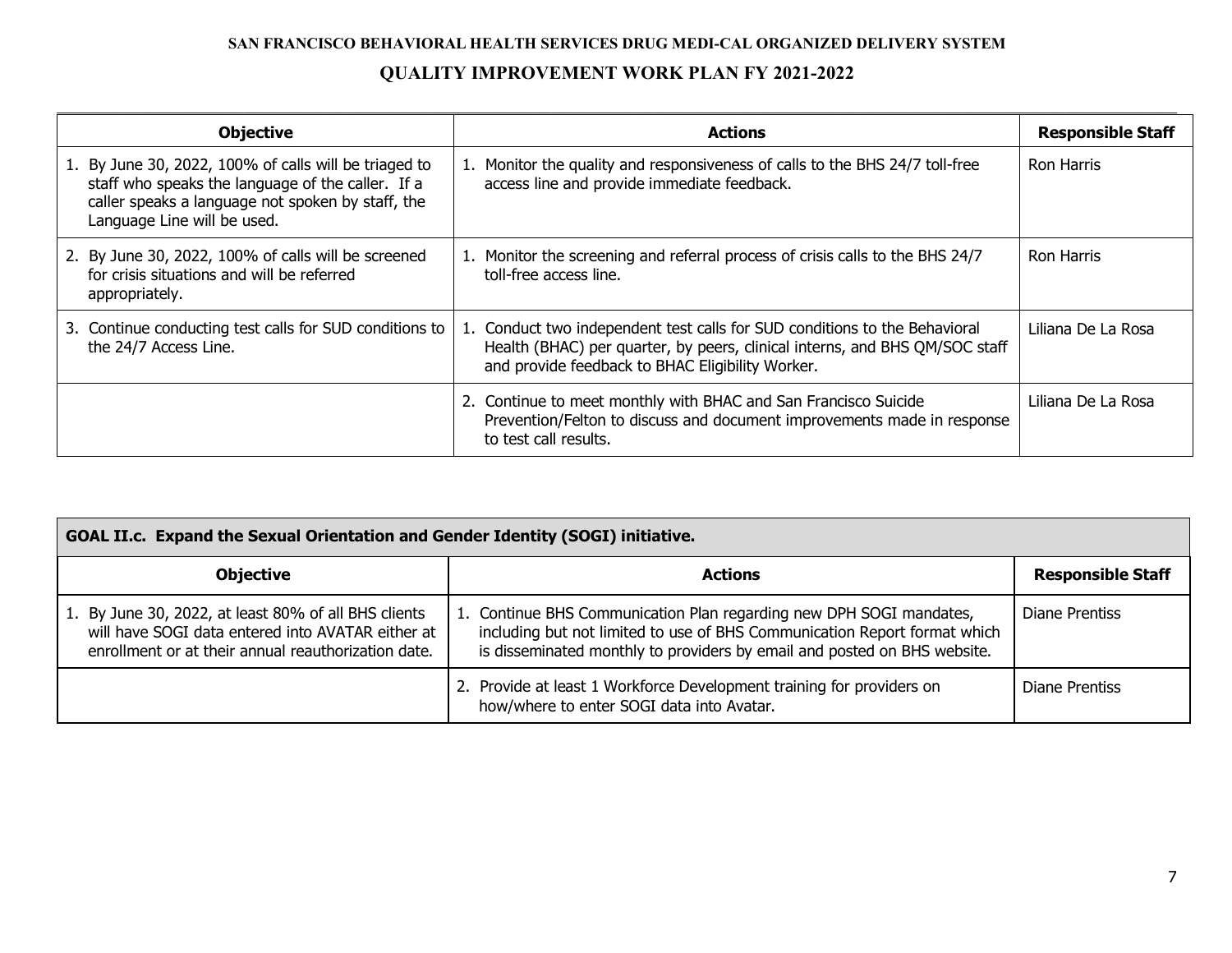$\mathcal{L}_\mathcal{L} = \mathcal{L}_\mathcal{L} = \mathcal{L}_\mathcal{L} = \mathcal{L}_\mathcal{L} = \mathcal{L}_\mathcal{L} = \mathcal{L}_\mathcal{L} = \mathcal{L}_\mathcal{L} = \mathcal{L}_\mathcal{L} = \mathcal{L}_\mathcal{L} = \mathcal{L}_\mathcal{L} = \mathcal{L}_\mathcal{L} = \mathcal{L}_\mathcal{L} = \mathcal{L}_\mathcal{L} = \mathcal{L}_\mathcal{L} = \mathcal{L}_\mathcal{L} = \mathcal{L}_\mathcal{L} = \mathcal{L}_\mathcal{L}$ 

#### **III. BENEFICIARY SATISFACTION**

**GOAL III.a. Monitor beneficiary/family satisfaction at least annually.**

| <b>Objective</b>                                                                                                                                                                                         | <b>Actions</b>                                                                                                                                                                                                                          | <b>Responsible Staff</b> |  |  |
|----------------------------------------------------------------------------------------------------------------------------------------------------------------------------------------------------------|-----------------------------------------------------------------------------------------------------------------------------------------------------------------------------------------------------------------------------------------|--------------------------|--|--|
| 1. By June 30, 2022, at least 80% of clients will report<br>being satisfied with their care, as indicated by an<br>average score of 3.5 or higher on both the MH and<br>SUD Consumer Perception Surveys. | 1. Collect and analyze consumer satisfaction results from all substance abuse<br>treatment programs to determine areas of improvement.                                                                                                  | Diane Prentiss           |  |  |
|                                                                                                                                                                                                          | 2. Provide individualized feedback to programs regarding client satisfaction.                                                                                                                                                           | Diane Prentiss           |  |  |
| GOAL III.b. Evaluate beneficiary grievances, appeals, and fair hearings at least annually.                                                                                                               |                                                                                                                                                                                                                                         |                          |  |  |
| 1. Continue to review grievances, appeals, and fair<br>hearings and identify system improvement issues.                                                                                                  | 1. Collect and analyze grievances, appeals, fair hearings, and requests to<br>change persons providing services in order to examine patterns that may<br>inform the need for changes in policy or programming.                          | Melissa Bloom            |  |  |
|                                                                                                                                                                                                          | 2. The Risk Management Committee will analyze trend reports in order to<br>identify any areas needing improvement. Areas for improvement will be<br>presented to the SOC-QIC and/or other management, provider, and<br>consumer forums. | Melissa Bloom            |  |  |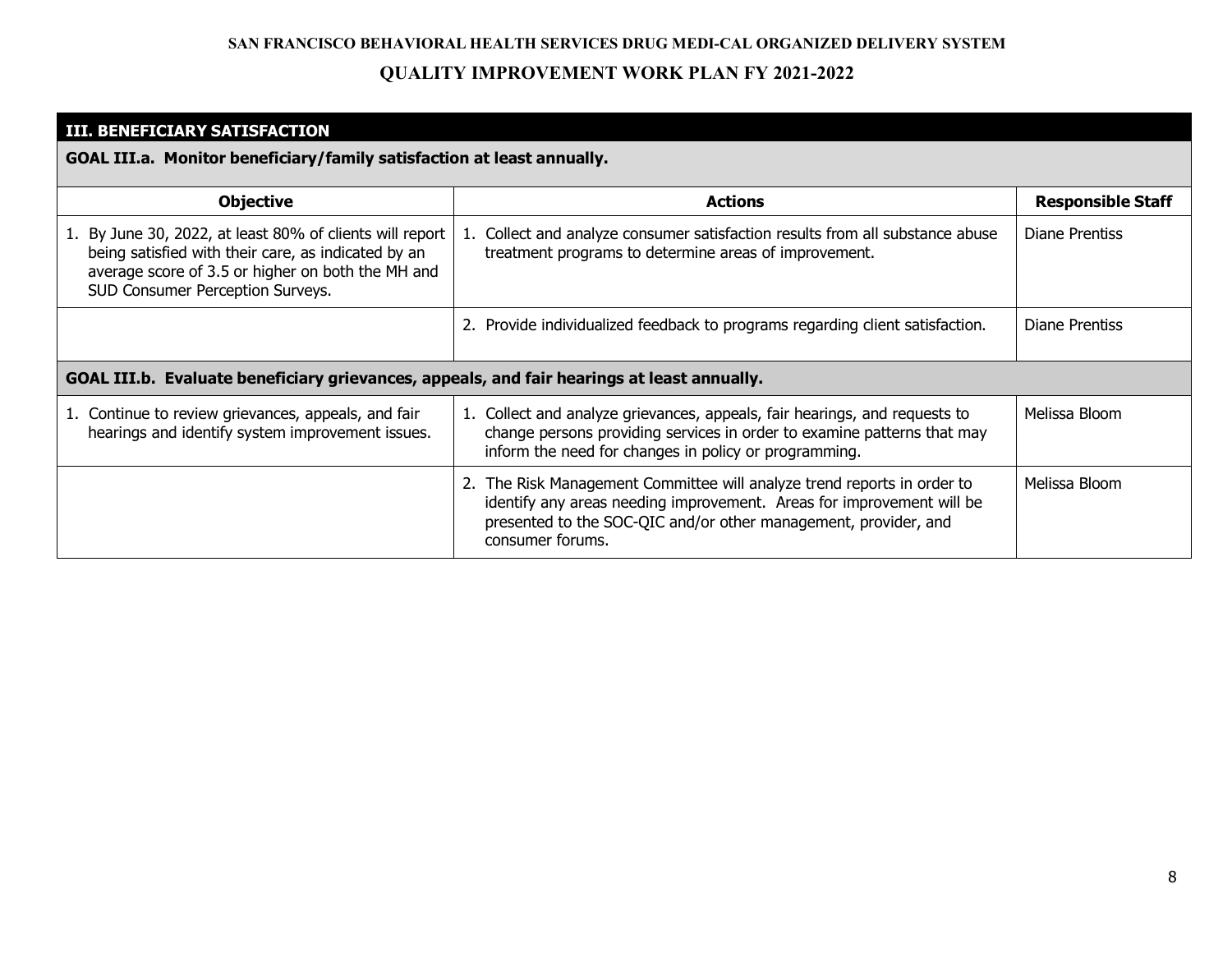#### $\_$ **IV. IDENTIFY AND ADDRESS SERVICE DELIVERY AND CLINICAL ISSUES**

#### **GOAL IV.a. Ensure staff are engaging in appropriate prescribing practices.**

| <b>Objective</b>                                                                                     | <b>Actions</b>                                                                                                                                                                                                                    | <b>Responsible Staff</b>                          |  |
|------------------------------------------------------------------------------------------------------|-----------------------------------------------------------------------------------------------------------------------------------------------------------------------------------------------------------------------------------|---------------------------------------------------|--|
| 1. By June 30, 2022, identify higher risk and unsafe<br>prescribing practices that need improvement. | 1. Complete a comprehensive Drug Utilization Evaluation (DUE)<br>to identify areas needing improvement and present findings<br>to relevant quality improvement committees.                                                        | Michelle Geier, Reisel Berger                     |  |
|                                                                                                      | 2. Continue targeted subcommittees to address DUE findings:<br>(a) prescribing by race; (b) deprescribing sedative-hypnotics<br>in older adults; and (c) increasing medication-assisted<br>treatment for substance use disorders. | Medication Use Improvement<br>Committee (MUIC)    |  |
| 2. By June 20, 2022, expand access to low-threshold<br>buprenorphine at high-risk housing.           | Develop procedure for providing low threshold<br>buprenorphine services in permanent supportive housing<br>locations.                                                                                                             | Christine Soran, Devora Keller, Judith<br>Martin  |  |
|                                                                                                      | Continue to provide and monitor tele-buprenorphine for low<br>threshold buprenorphine.                                                                                                                                            | Christine Soran, Michelle Geier, Judith<br>Martin |  |

| GOAL IV.b. Increase use of evidence-based practices.                                                                                    |  |                                                                                                                       |                             |  |
|-----------------------------------------------------------------------------------------------------------------------------------------|--|-----------------------------------------------------------------------------------------------------------------------|-----------------------------|--|
| <b>Objective</b><br><b>Actions</b><br><b>Responsible Staff</b>                                                                          |  |                                                                                                                       |                             |  |
| 1. By June 30, 2022, continue implementation of<br>Motivational Interviewing (MI) across DMC-ODS<br>waivered programs.                  |  | 1. Provide at least one Motivational Interviewing Training.                                                           | Michael Barack              |  |
| 2. By June 30, 2022, increase use of Contingency<br>Management intervention according to<br>Methamphetamine Task Force recommendations. |  | 1. Provide training on Contingency Management.                                                                        | Michael Barack              |  |
|                                                                                                                                         |  | 2. Enhance current Contingency Management services at SF<br>Aids Foundation Stonewall Project and UCSF Citywide STOP. | Kyle Temple, Valerie Gruber |  |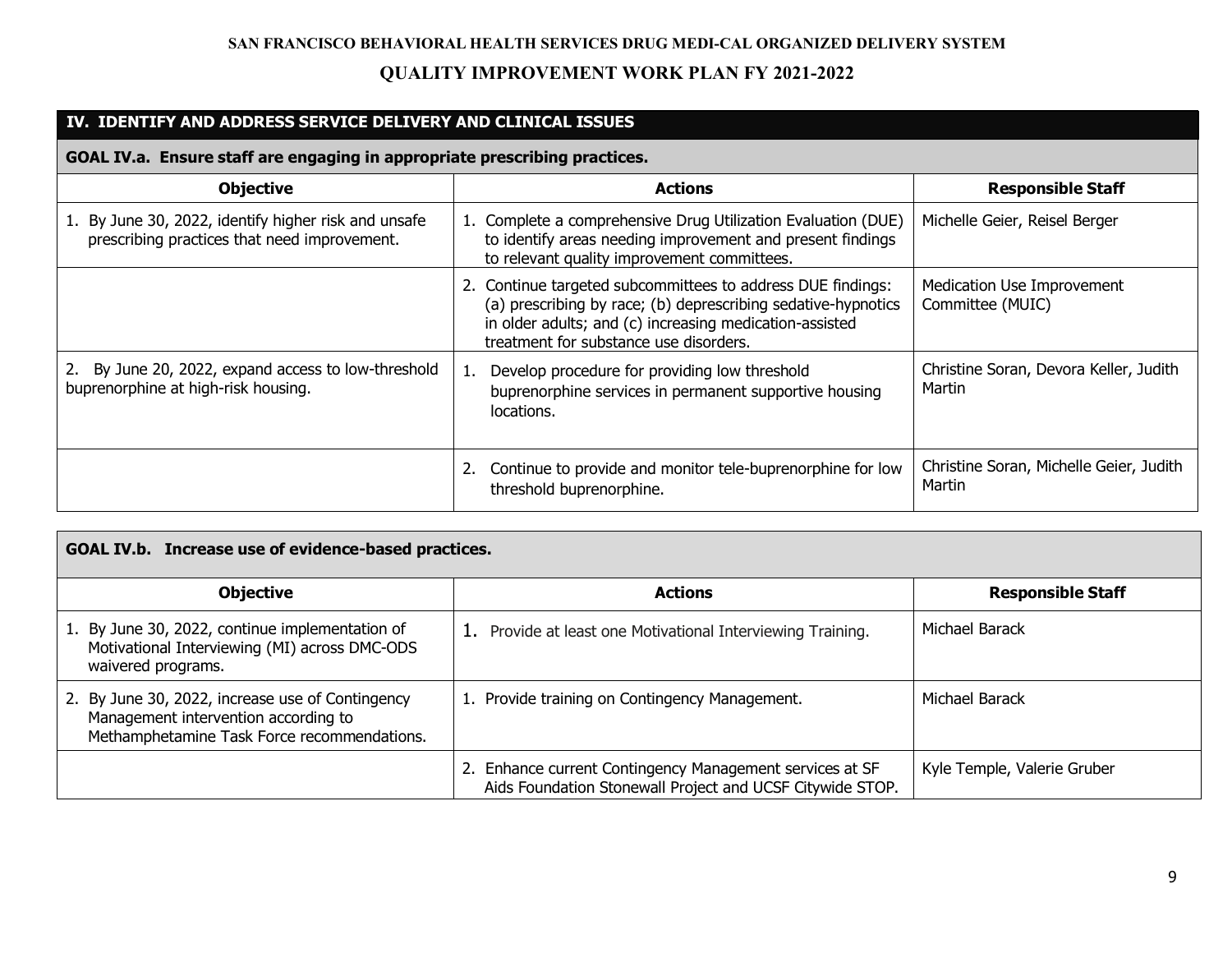$\_$  , and the set of the set of the set of the set of the set of the set of the set of the set of the set of the set of the set of the set of the set of the set of the set of the set of the set of the set of the set of th

#### **V. ASSESS PERFORMANCE AND IDENTIFY AREAS FOR IMPROVEMENT GOAL V.a. Use quantitative measures to assess performance and to identify and prioritize area(s) for improvement. Objective Actions Actions Actions Responsible Staff** 1. At least 70% of clients in outpatient services with greater than 60 days of treatment will maintain abstinence or show a reduction of Alcohol and Other Drug use. 1. Monitor CalOMS data quarterly to identify areas for improvement. Sherry Lam, Judith Martin 2. By June 30, 2022, continue improving referrals process to substance use residential treatment for Zuckerberg San Francisco General Hospital (ZSFG) patients with severe substance use concerns. 1. Continue working with staff from ZSFG Psychiatric Emergency Services (PES) (during business hours) and Houdini Link (during business and weekend hours) to screen patients with a substance use issue on their problem list, for SU residential treatment needs using the brief LOC assessment tool. Michelle Truong 2. Monitor the number of brief LOCs completed by ZSFG PES ASWs, ZSFG Psychiatric Inpatient LCSWs, and ACT Patient Navigators. Michelle Truong 3. By December 31, 2021, increase the percentage of documentation of clients requesting residential treatment on the Timely Access Log for the newest residential programs (Latino Commission – Casa Quetzal and Aviva House, Epiphany, and Friendship House). • Latino Commission: increase from 76% to at least 85%. • Epiphany: increase from 32% to at least 50%. • Friendship House: increase from 38.5% to at least 50%. 1. Conduct a root cause analysis to identify the barriers contributing to not completing the Timely Access Log in order to identify appropriate solutions. Erik Dubon, Liliana De La Rosa 2. Monitor the percentage of documentation of clients requesting residential treatment on the Timely Access Log for the newest residential treatment programs on a monthly basis and identify any needed areas for improvement. Sherry Lam, Erik Dubon, Liliana De La Rosa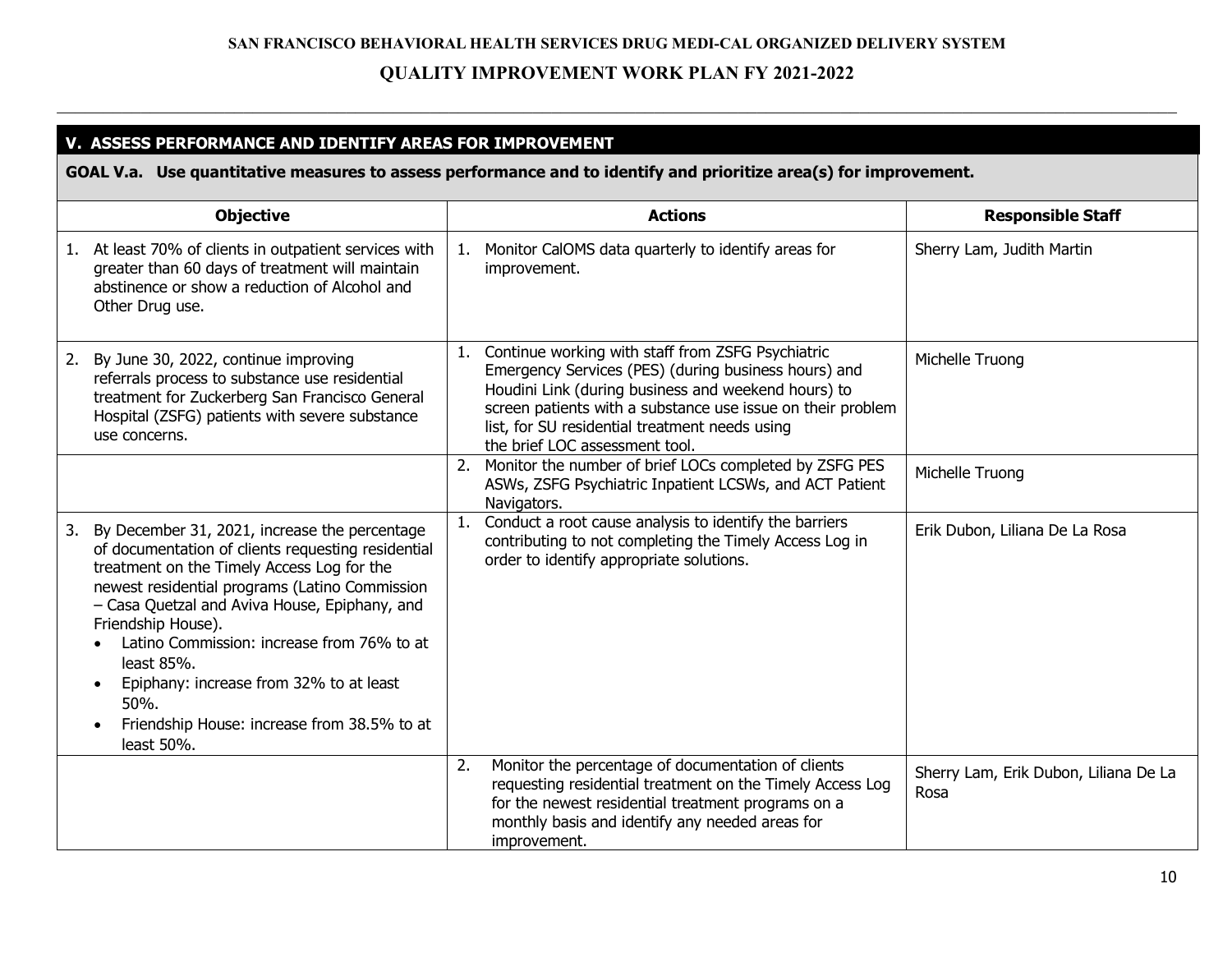| 4. At least 90% of ASAM LOC Assessments for non-<br>NTP outpatient providers will be finalized within 3<br>business days.                                                  | Monitor the length of time from episode opening to the<br>finalized ASAM LOC Assessment on a quarterly basis and<br>identify any needed areas for improvement. | Sherry Lam, Judith Martin   |
|----------------------------------------------------------------------------------------------------------------------------------------------------------------------------|----------------------------------------------------------------------------------------------------------------------------------------------------------------|-----------------------------|
| By June 30, 2022, improve timeliness of<br>5.<br>admissions from Jail Health to Substance Use<br>Residential Treatment.                                                    | 1. Convene stakeholders for planning meeting.                                                                                                                  | Michelle Truong             |
|                                                                                                                                                                            | Conduct a barrier analysis.<br>2.                                                                                                                              | Michelle Truong             |
|                                                                                                                                                                            | Monitor referrals and admissions from Jail Health to<br>3.<br>Substance Use Residential Treatment.                                                             | Michelle Truong             |
| By June 30, 2022, improve timeliness of<br>6.<br>admissions from the Transitional Age Youth-<br>System of Care (TAY-SOC) to Substance Use<br><b>Residential Treatment.</b> | 1. Convene stakeholders for planning meeting.                                                                                                                  | Michelle Truong             |
|                                                                                                                                                                            | Conduct a barrier analysis.<br>2.                                                                                                                              | Michelle Truong             |
|                                                                                                                                                                            | Monitor referrals and admissions from TAY-SOC to<br>3.<br>Substance Use Residential Treatment.                                                                 | Michelle Truong             |
| <b>GOAL V.b. Improve Clinical Documentation</b>                                                                                                                            |                                                                                                                                                                |                             |
| <b>Objective</b>                                                                                                                                                           | <b>Actions</b>                                                                                                                                                 | <b>Responsible Staff</b>    |
| By June 30, 20221, ensure SUD programs are<br>1.<br>compliant with the DHCS-DPH Intergovernmental<br>Agreement and other applicable regulations and<br>requirements.       | 1. Perform claim audits of DMC-ODS programs.                                                                                                                   | Andre Pelote, Joseph Gorndt |
|                                                                                                                                                                            | 2. Conduct corrective action reviews, as needed.                                                                                                               | Andre Pelote, Joseph Gorndt |

## **VI. CONTINUITY AND COORDINATION OF CARE GOAL VI.a. Ensure that beneficiaries have continuity of care coordination between different levels of care, including physical health and behavioral health.**

| <b>Objective</b> | Actions | <b>Responsible Staff</b> |
|------------------|---------|--------------------------|
|------------------|---------|--------------------------|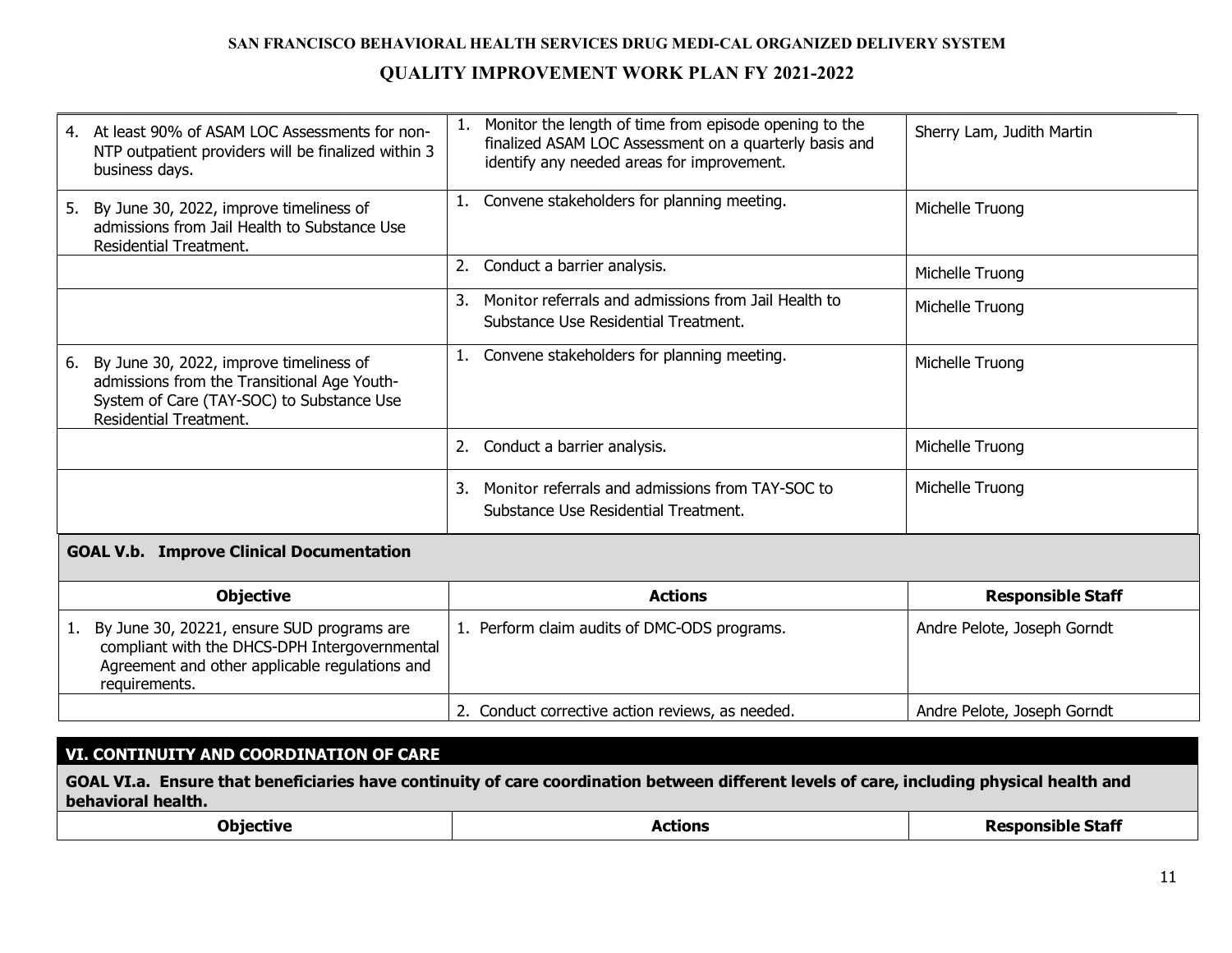| 1. By June 30, 2022, improve client care coordination<br>prioritizing individuals who are experiencing<br>homelessness.                                                                                | 1. Hold regular meetings with Homelessness and Supportive<br>Housing (HSH), DPH BHS, DPH Street Medicine, and EMS 6<br>to coordinate engagement and support for individuals<br>experiencing homelessness with behavioral needs and<br>vulnerable to COVID-19. | Angelica Almeida                                              |
|--------------------------------------------------------------------------------------------------------------------------------------------------------------------------------------------------------|---------------------------------------------------------------------------------------------------------------------------------------------------------------------------------------------------------------------------------------------------------------|---------------------------------------------------------------|
|                                                                                                                                                                                                        | 2. Hold monthly case conferences with local SF law<br>enforcement.                                                                                                                                                                                            | Angelica Almeida                                              |
| 2. By June 30, 2022, 95% of Residential Step Down<br>(RSD) clients will be linked to SUD outpatient (OP)<br>treatment defined as 1 documented recovery<br>service.                                     | 1. Monthly monitoring of RSD linkages to outpatient services.                                                                                                                                                                                                 | Erik Dubon, Nick Hancock                                      |
|                                                                                                                                                                                                        | 2. Meet monthly with RSD and Residential providers to<br>continue to troubleshoot RSD rollout and provide technical<br>assistance.                                                                                                                            | Erik Dubon                                                    |
| 3. By June 30, 2022, improve client care coordination<br>of physical and behavioral health between the co-<br>located Office Based Induction Clinic (OBIC) and<br>permanent supportive housing clients | Provide consultation and tele-prescribing for residents of<br>permanent supportive housing, in collaboration with<br>supportive housing nurses                                                                                                                | Judith Martin, Christine Soran, Jamie<br>Moore, Devora Keller |
|                                                                                                                                                                                                        | Develop appropriate protocols for low threshold<br>2.<br>buprenorphin access at PSH locations with nursing director,<br>Jamie Moore.                                                                                                                          | Judith Martin, Christine Soran, Jamie<br>Moore, Devora Keller |
| 4. By June 30, 2022, the Street Overdose Response<br>Team (SORT) will track people who survived a non-<br>fatal overdose.                                                                              | 1. OBIC Develop protocols for outreach and follow up after<br>initial immediate response for SORT client who are<br>sheltered on living in high risk housing.                                                                                                 | Christine Soran, Judith Martin                                |
|                                                                                                                                                                                                        | Monitor the number of people who survived a non-fatal<br>2.<br>overdose.                                                                                                                                                                                      | Christine Soran, Judith Martin, Barry<br>Zevin                |